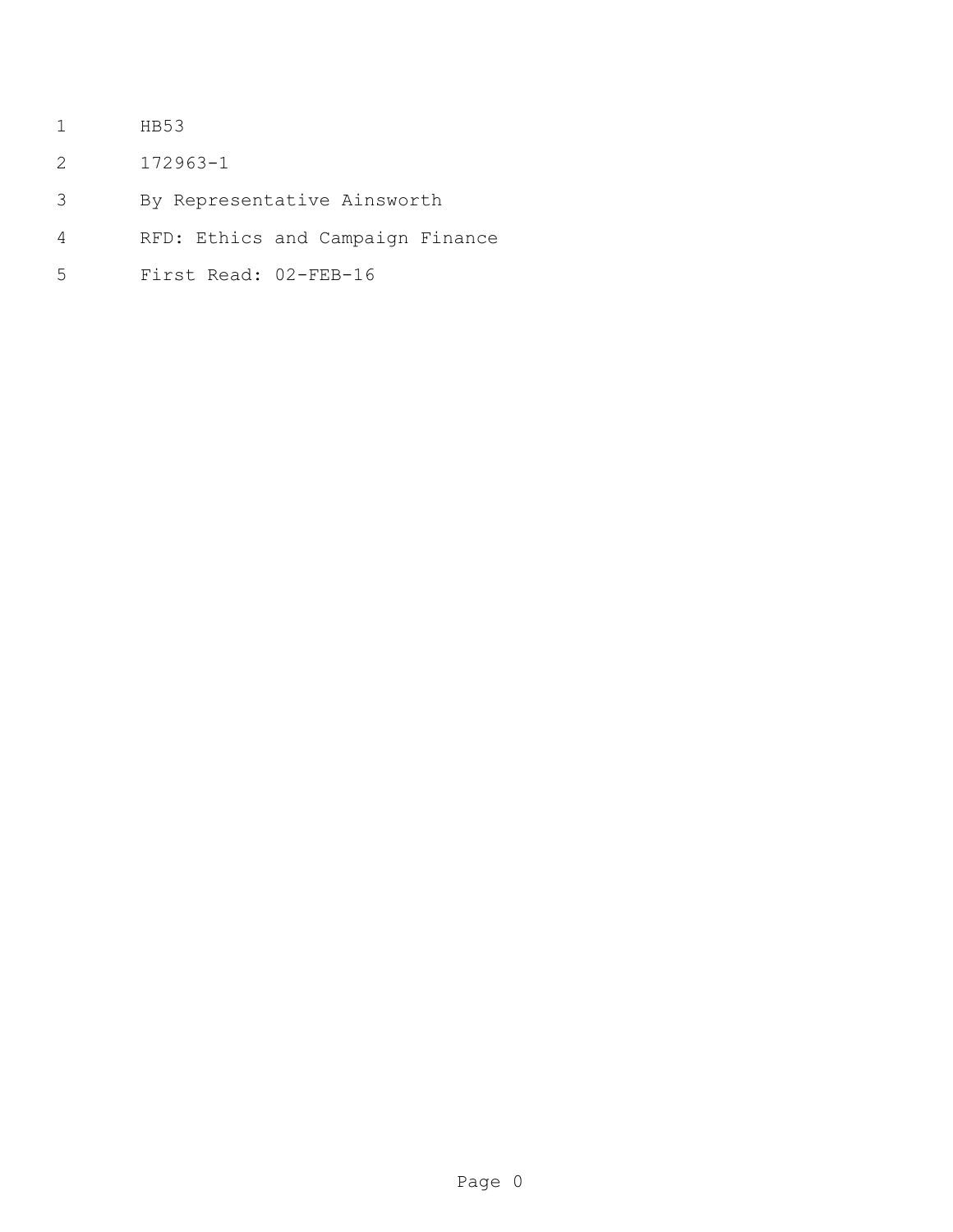172963-1:n:01/12/2016:FC/mfc LRS2016-90 SYNOPSIS: Under existing law, a retired director, department chief, or division chief of a governmental agency may not return to work or contract with the agency from which he or she retired for a period of two years following 13 retirement. This bill would authorize, under limited circumstances, a retired director, department chief, or division chief to contract with his or her former government employer immediately following retirement for the specific purpose of assisting the governmental agency with the transition period following his or her retirement provided the contract is approved by the Director of the Ethics Commission. Additionally, this bill would specify that the prohibition against a former government official or employee serving as a lobbyist or otherwise representing clients before his or her former employee for a period of two years following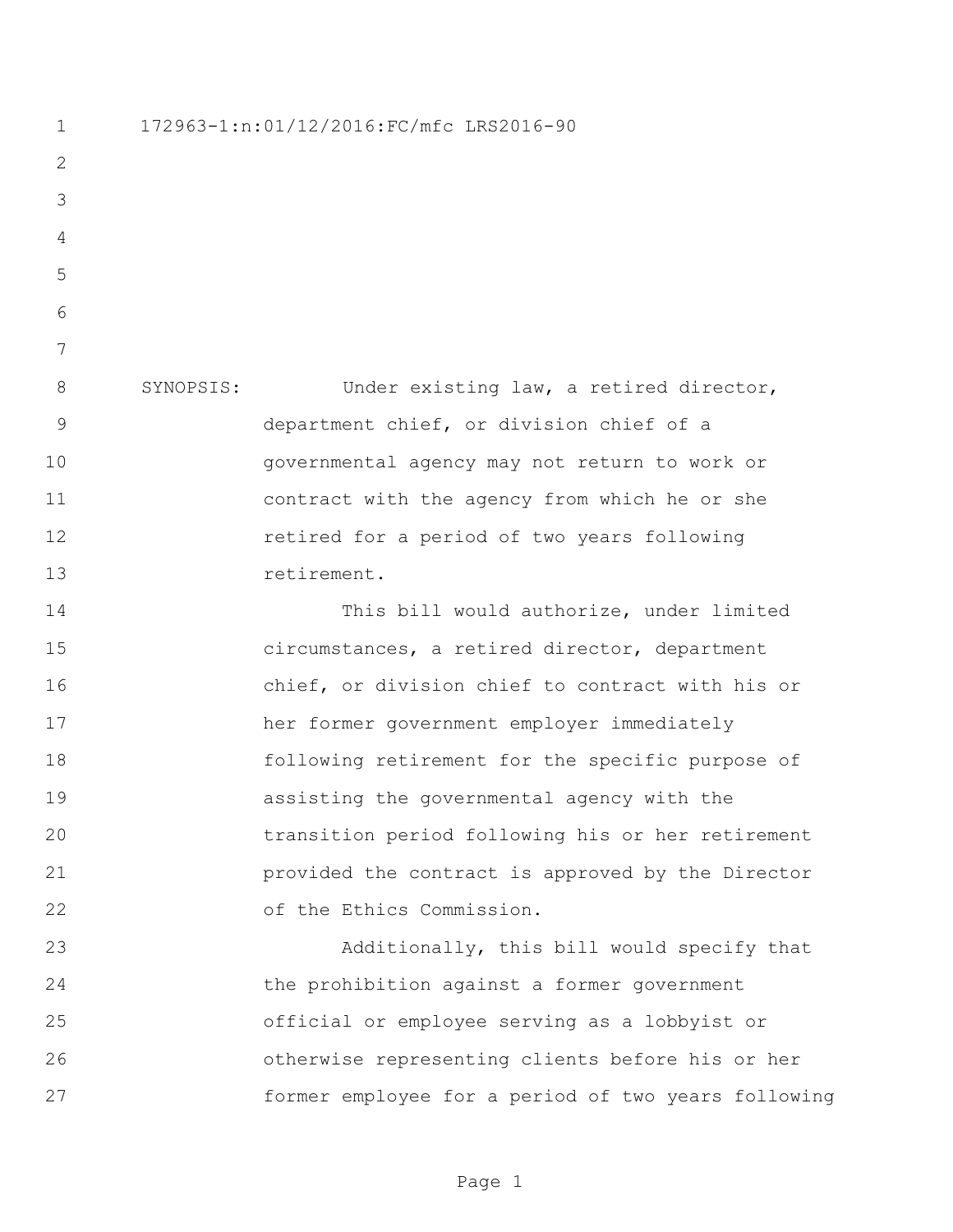| 1             | employment applies when the former government                  |
|---------------|----------------------------------------------------------------|
| 2             | official or employee worked pursuant to a                      |
| 3             | consulting agreement or agency transfer or while on            |
| 4             | loan.                                                          |
| 5             |                                                                |
| 6             | A BILL                                                         |
| 7             | TO BE ENTITLED                                                 |
| 8             | AN ACT                                                         |
| $\mathcal{G}$ |                                                                |
| 10            | Relating to the Ethics Law; to amend Section                   |
| 11            | 36-25-13, Code of Alabama 1975, to authorize, under limited    |
| 12            | circumstances, a retired director, department chief, or        |
| 13            | division chief of a governmental agency to contract with his   |
| 14            | or her former government employer for the specific purpose of  |
| 15            | providing assistance during the transitional period following  |
| 16            | retirement; and to specify that the prohibition against a      |
| 17            | former government official or employee serving as a lobbyist   |
| 18            | or otherwise representing clients before his or her former     |
| 19            | employee for a period of two years following employment        |
| 20            | applies when the former government official or employee worked |
| 21            | pursuant to a consulting agreement or agency transfer or while |
| 22            | on loan.                                                       |
| 23            | BE IT ENACTED BY THE LEGISLATURE OF ALABAMA:                   |
| 24            | Section 1. Section 36-25-13, Code of Alabama 1975,             |
| 25            | is amended to read as follows:                                 |
| 26            | $"$ \$36-25-13.                                                |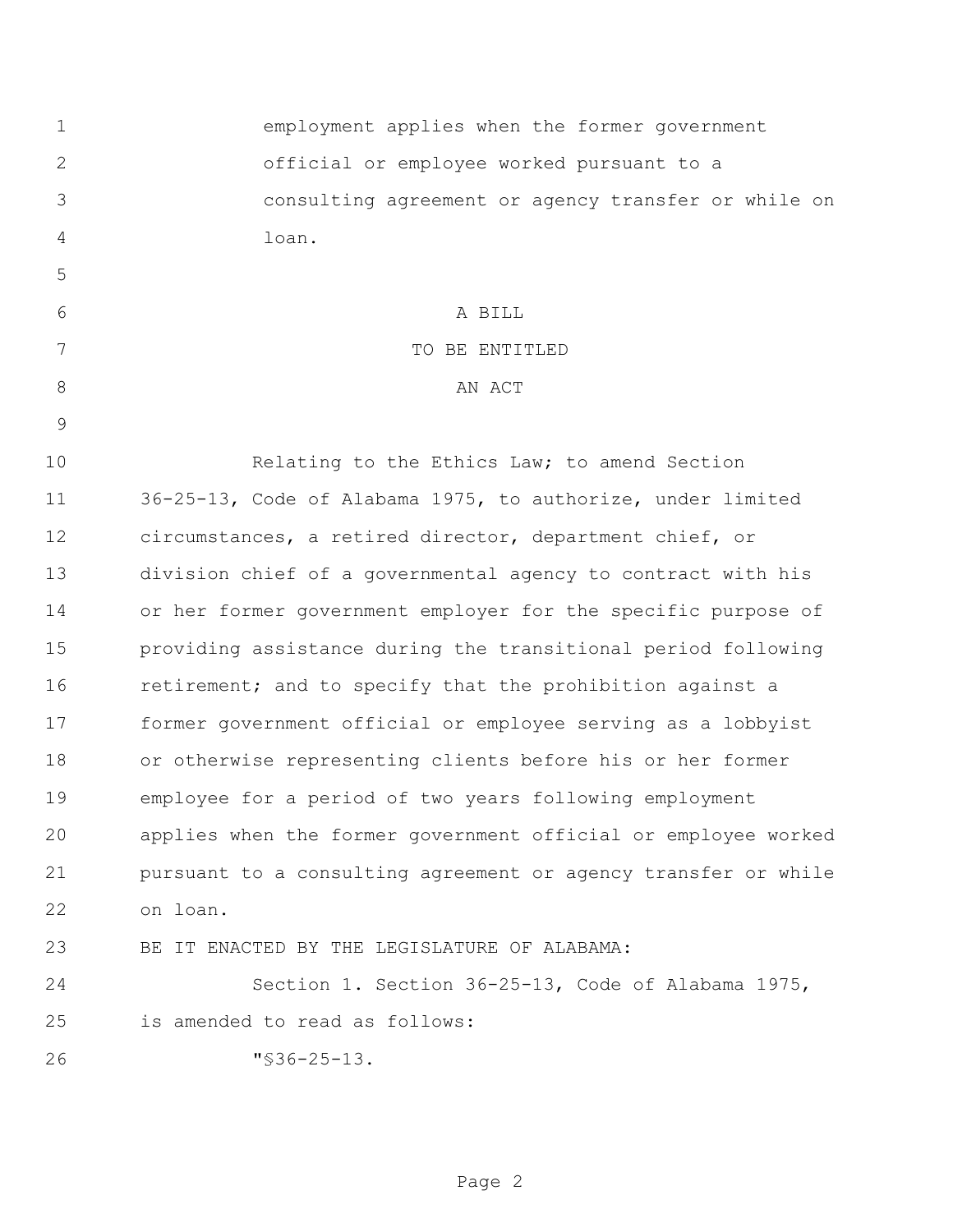"(a) No public official shall serve for a fee as a lobbyist or otherwise represent clients, including his or her employer before the board, agency, commission, department, or legislative body, of which he or she is a former member for a period of two years after he or she leaves such membership. For the purposes of this subsection, such prohibition shall not include a former member of the Alabama judiciary who as an attorney represents a client in a legal, non-lobbying capacity.

 "(b) Notwithstanding the provisions of subsection (a), no public official elected to a term of office shall serve for a fee as a lobbyist or otherwise represent clients, including his or her employer, before the board, agency, commission, department, or legislative body of which he or she is a former member for a period of two years following the 16 term of office for which he or she was elected, irrespective of whether the member left the office prior to the expiration of the term to which he or she was elected. For the purposes of this subsection, such prohibition shall not include a former member of the Alabama judiciary who as an attorney represents a client in a legal, non-lobbying capacity.

 "(c) No public employee shall serve for a fee as a lobbyist or otherwise represent clients, including his or her employer before the board, agency, commission, or department, of which he or she is a former employee or worked pursuant to an arrangement such as a consulting agreement, agency transfer, loan, or similar agreement for a period of two years

Page 3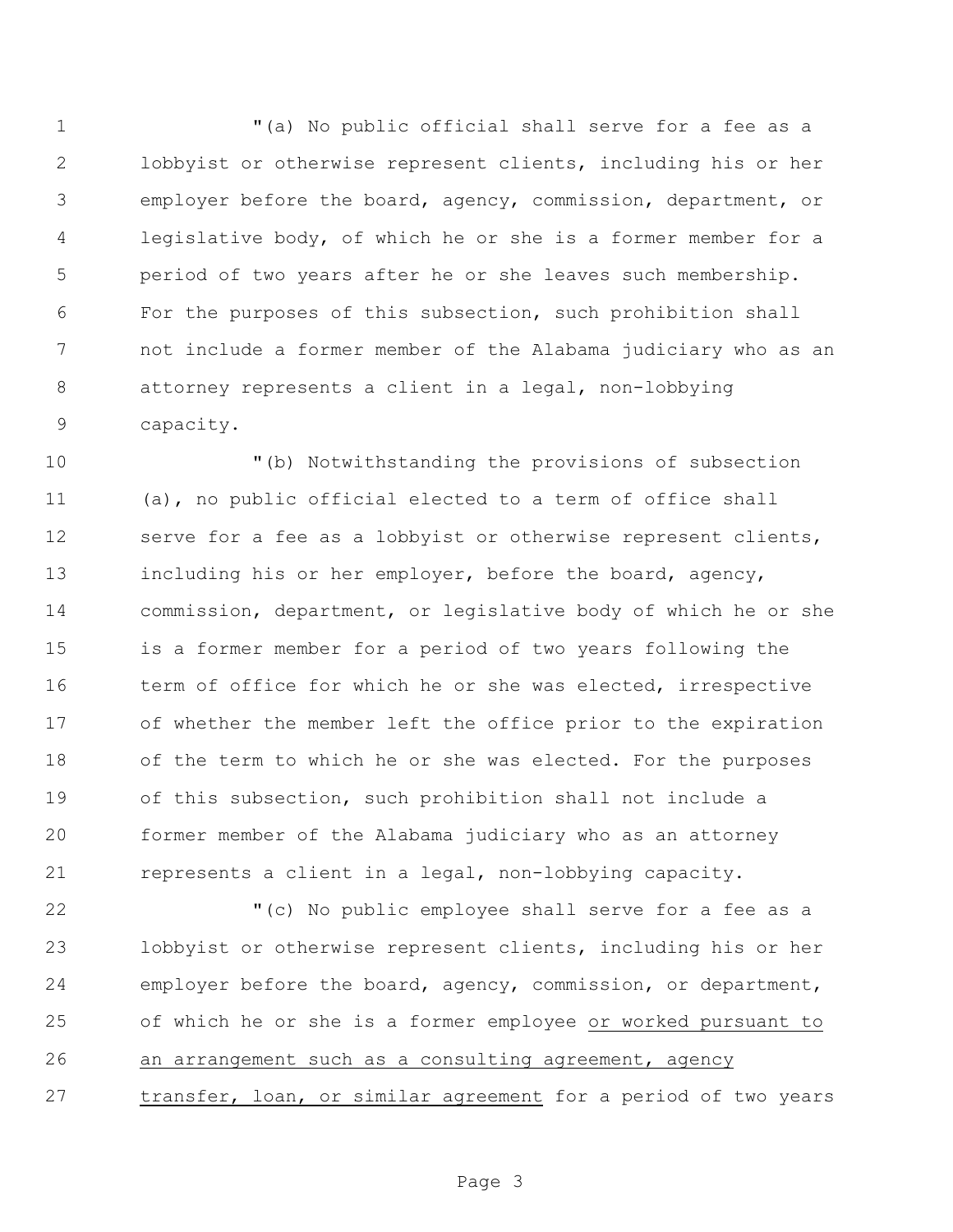after he or she leaves such employment or working arrangement. For the purposes of this subsection, such prohibition shall not include a former employee of the Alabama judiciary who as an attorney represents a client in a legal, non-lobbying capacity.

6 "(d) No Except as specifically set out in this section, no public official, director, assistant director, department or division chief, purchasing or procurement agent having the authority to make purchases, or any person who participates in the negotiation or approval of contracts, 11 grants, or awards or any person who negotiates or approves contracts, grants, or awards shall enter into, solicit, or negotiate a contract, grant, or award with the governmental agency of which the person was a member or employee for a period of two years after he or she leaves the membership or employment of such governmental agency. Notwithstanding the prohibition in this subsection a person serving full-time as the director or a department or division chief who has retired from a governmental agency may enter into a contract with the governmental agency of which the person was an employee for the specific purpose of providing assistance to the governmental agency during the transitional period following retirement, but only if all of the following conditions are met: "(1) The contract does not extend for more than

three months following the date of retirement.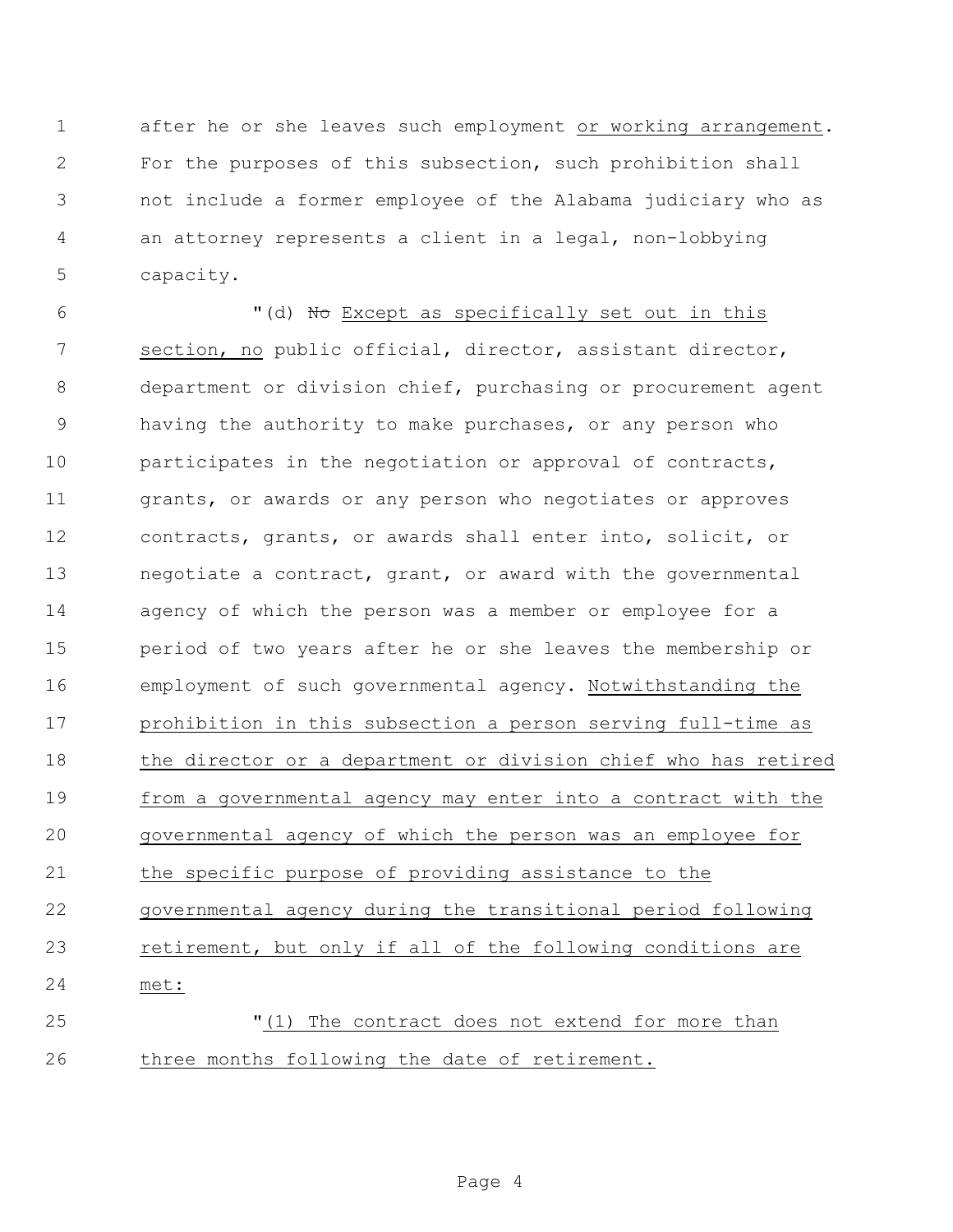"(2) The retiree is at all times in compliance with Section 36-27-8.2.

 "(3) The compensation paid to the retiree through the contract, when combined with the monthly retirement compensation paid to the retiree, does not exceed the gross monthly compensation paid to the retiree on the date of retirement.

 $\blacksquare$  (4) The contract is submitted to and approved by the Director of the Ethics Commission as satisfying the above conditions prior to the date the retiree begins work under the contract.

 "(e) No public official or public employee who personally participates in the direct regulation, audit, or investigation of a private business, corporation, partnership, or individual shall within two years of his or her departure from such employment solicit or accept employment with such private business, corporation, partnership, or individual.

 "(f) No former public official or public employee of 19 the state may, within two years after termination of office or employment, act as attorney for any person other than himself or herself or the state, or aid, counsel, advise, consult or assist in representing any other person, in connection with any judicial proceeding or other matter in which the state is a party or has a direct and substantial interest and in which the former public official or public employee participated personally and substantially as a public official or employee or which was within or under the public official or public

Page 5